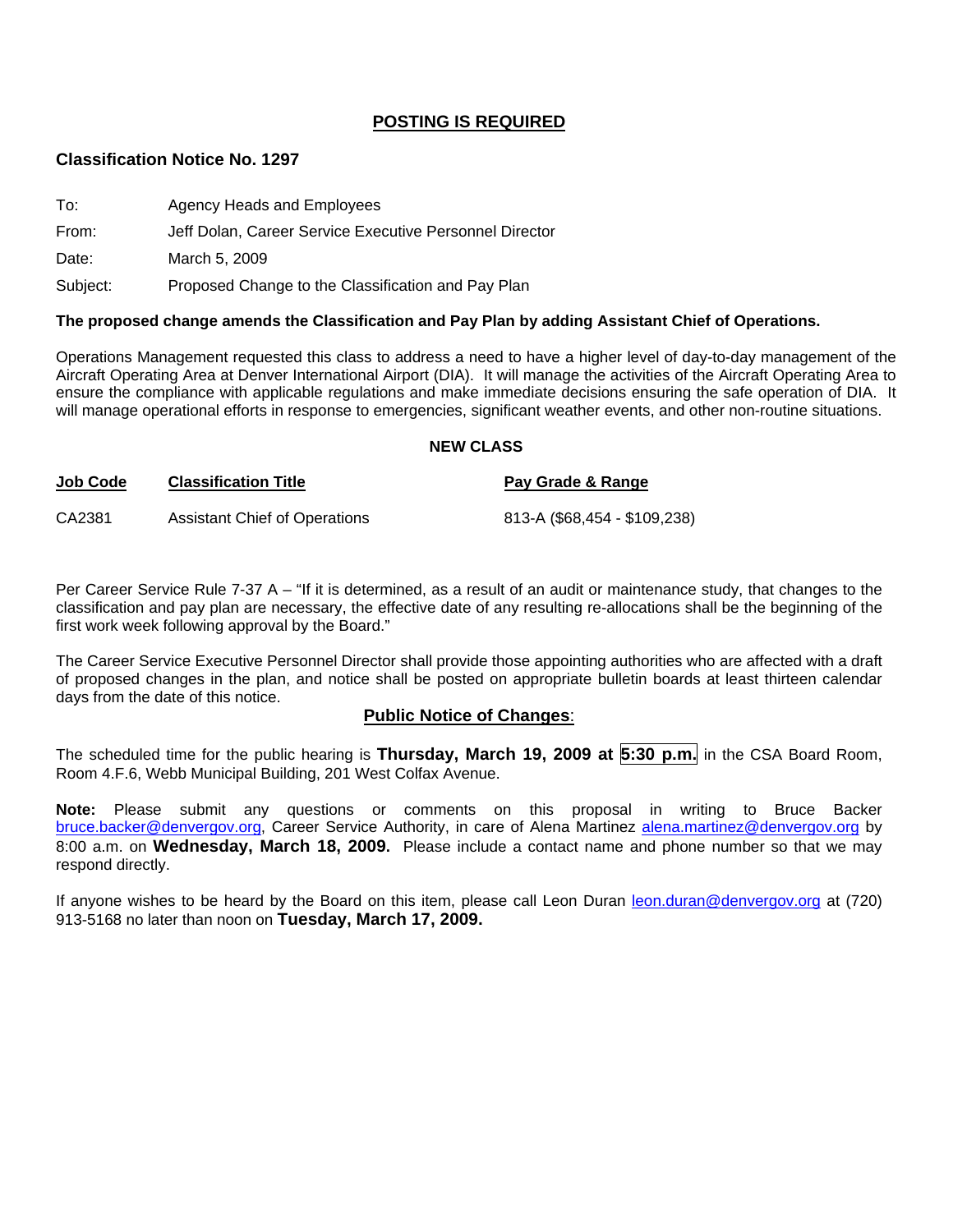

Career Service Authority

# Assistant Chief Of Operations

# **GENERAL STATEMENT OF CLASS DUTIES**

Manages, coordinates, and controls activities within the Aircraft Operating Area at Denver International Airport.

# **DISTINGUISHING CHARACTERISTICS**

The Assistant Chief Of Operations is the highest level day-to-day manager of airfield, ramp tower, communication center and terminal operations at Denver International Airport. It is distinguished from Aviation Operations Manager who reports to and supports the Assistant Chief of Operations in the day-today management and control of airfield, ramp tower, and terminal operations of Denver International Airport. It is distinguished from Ramp Tower Supervisor who supervises staff responsible for aircraft movement from terminal gates to taxiway and other aircraft movement areas. It is distinguished from other Assistant Aviation Operation Manager classes who report to and support the Aviation Operations Manager in the day-to-day management and control of airfield, ramp tower, and terminal operations of Denver International Airport.

## *Guidelines, Difficulty and Decision Making Level:*

Guidelines are in the form of stated objectives for the section, unit, function or project.

Work assignment is generally unstructured and employee is responsible for assigning and supervising a variety of functions to achieve the objectives of the section, unit or project. Duties performed involve weighing and evaluating factors requiring judgment, analytical ability and problem solving.

Employee is responsible for simultaneous coordination and supervision of several functions, programs or projects in various stages of completion.

## *Level of Supervision Received and Quality Review:*

Under managerial direction, the employee has personal accountability for carrying out the work objectives of an organizational unit or section within the scope of established guidelines and the mission of the agency or department. Employee is expected to resolve problems that arise in the normal course of the work. Work may be discussed with higher level supervisors and reviewed for soundness of judgment and feasibility of decisions.

## *Interpersonal Communications and Purpose:*

Contacts of a non-prescribed nature involving the negotiation and resolution of non-routine problems encountered and where exceptional degrees of discretion and judgment and knowledge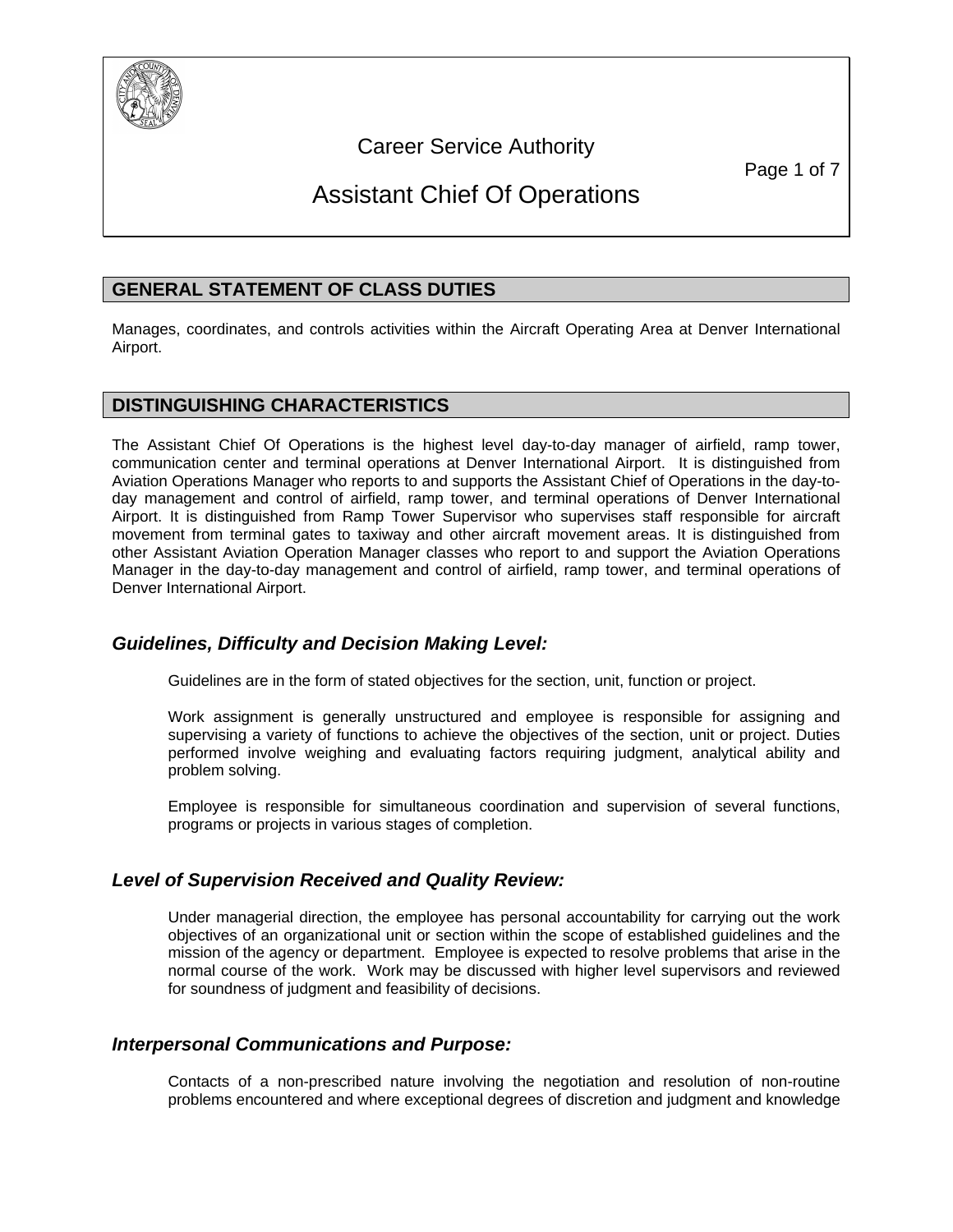are required. Contacts where the exchange of information, support, influence and cooperation may have a very significant impact on the division, programs, and/or policies of the organization.

#### *Level of Supervision Exercised:*

Supervises the operational activities of the Aviation Operations Managers, Ramp Tower Supervisors and Assistant Aviation Operations Managers on duty for the assigned shift of operation.

### **ESSENTIAL DUTIES**

Manages, coordinates, and controls activities within the Aircraft Operating Area at Denver International Airport.

Manages the activities of Aircraft Operating Area to ensure compliance with federal aviation regulations, policies, procedures, and delivery of quality customer and operational services.

Makes immediate decisions necessary to ensure the continued safe operation of Denver International Airport with intent to eliminate or mitigate operational delays, and/or negative impacts to passengers, tenants and airlines.

Manages operational efforts in response to emergencies, significant weather events and other nonroutine situations. Serves as the primary source of event status information to airport senior management and the media during these events.

Coordinates the activation of the Emergency Operations Center (EOC) during emergency and special events. Incorporates all aspects of airport communications for coordinated support of the EOC while providing maximum support in maintaining day-to-day operations.

Manages the enforcement of airport security requirements in the Aircraft Operating Area, Concourses and Terminal.

Performs investigations of accidents and incidents, co-author reports and presents findings to senior management.

Oversees the publication of all shift logs and reports, including the daily activity report.

Investigates and resolves complaints from operational stakeholders.

Assists in the enforcement of airport environmental policies, procedures and standards by performing field observations and inspections of airport activities. Notifies environmental management staff of potential negative environmental impacts.

Develops or modifies work plans, methods and procedures, determines work priorities and develops work schedules to provide adequate staff coverage. Provides work instruction and assists employees with difficult and/or unusual assignments; encourages innovation. Assigns and distributes work, reviews work for accuracy and completeness and returns assignments with recommendations for proper completion.

Conducts hiring interviews and selects candidate(s) for job opening(s).

Resolves problems encountered during daily operations and determines appropriate solutions; promotes teamwork. Encourages regular communication, informs staff of relevant business issues and their impact on the organization.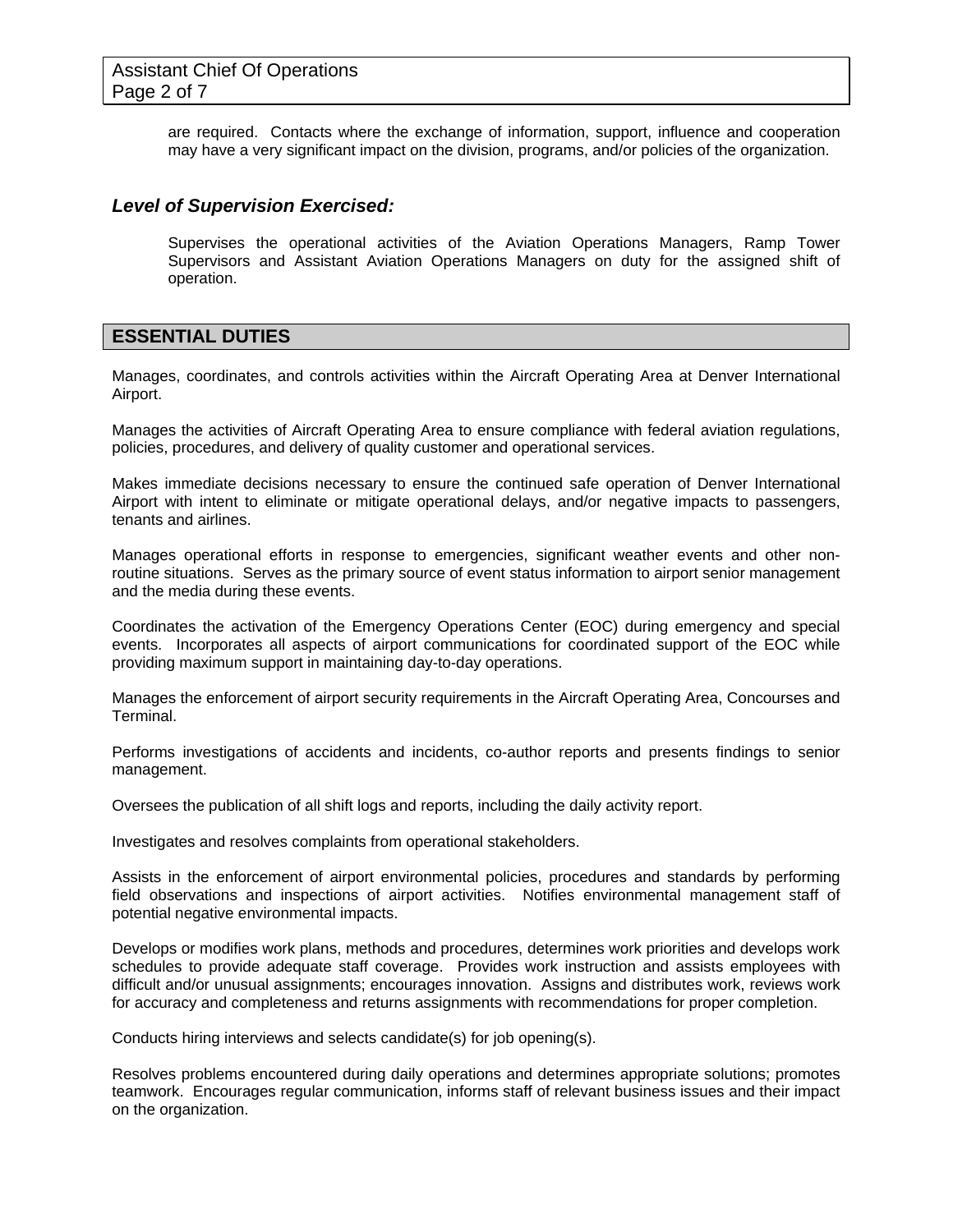Assistant Chief Of Operations Page 3 of 7

Develops the performance enhancement plan, documents performance, provides performance feedback and formally evaluates the work of the employee; provides reward and recognition for proper and efficient performance. Develops and implements training and development plans and opportunities for subordinate staff.

Documents causes for disciplinary action and initiates letters of reprimand and makes formal recommendations for disciplinary action. Responds to formal and informal employee grievances and prepares written responses.

By position, participates in planning and managing budget systems; prepares and presents budget recommendations to higher management; adjusts work plans/activities as a result of budget changes.

Performs other duties as assigned or requested.

Any one position may not include all of the duties listed. However, the allocation of positions will be determined by the amount of time spent in performing the essential duties listed above.

### **MINIMUM QUALIFICATIONS**

#### *Competencies, Knowledges & Skills:*

- **Internal Controls/Integrity** Assures that effective internal controls are developed and maintained to ensure the integrity of the organization.
- **Oral Communication** Expresses ideas and facts to individuals or groups effectively, makes clear and convincing oral presentations, listens to others and facilitates an open exchange of ideas.
- **Problem-Solving** Identifies and analyzes problems; uses sound reasoning to arrive at conclusions; finds alternative solutions to complex problems; distinguishes between relevant and irrelevant information to make logical judgments.
- **Written Communication** Expresses facts and ideas in writing in a succinct and organized manner.
- **Technical Competence** Understands and appropriately applies procedures, requirements, regulations, and policies related to specialized expertise (for example, engineering, physical science, law, or accounting); maintains credibility with others on technical matters.
- Leadership Inspires, motivates and guides others toward goals; coaches, mentors and challenges staff, adapts leadership styles to various situations, models high standards of honesty, integrity, trust, openness and respect for individuals by applying these values daily.
- **Flexibility** Is open to change and new information; adapts behavior and work methods in response to new information, changing conditions or unexpected obstacles; effectively deals with pressure and ambiguity.
- **Supervising a Diverse Workforce** Is sensitive to cultural diversity, race, gender, and other individual differences in the workforce. Implements diversity policies for subordinate staff; supports opportunities to recruit, develop and retain a diverse workforce; promotes teamwork, acceptance and productivity among diverse persons.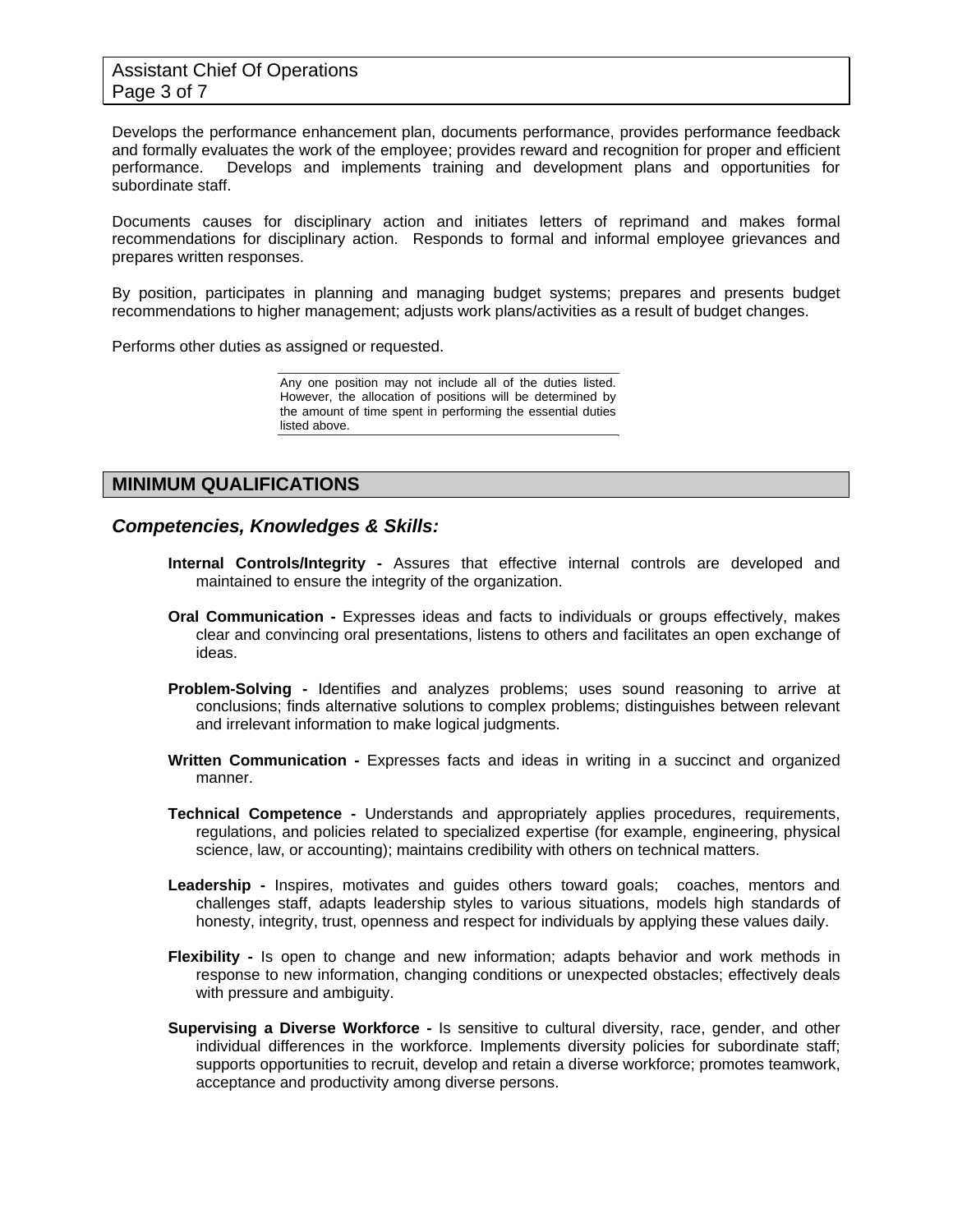- **Human Resources Management** Empowers and mentors staff by sharing power and authority; develops lower levels of leadership; shares rewards with staff; ensures staff are appraised, developed, and are otherwise treated fairly.
- **Interpersonal Skills** Considers and responds appropriately to the needs, feelings and capabilities of others; adjusts approaches to suit different people and situations.
- **Self Direction** Demonstrates belief in own abilities and ideas; is self-motivated and resultsoriented; recognizes own strengths and weaknesses; seeks feedback from others and opportunities for self-learning and development.
- **Team Building** Manages group processes; encourages and facilitates cooperation, pride, trust and group identity; fosters commitment and team spirit; works with others to achieve goals.
- **Decisiveness** Makes sound and well-informed decisions; perceives the impact and implications of decisions. Specifies goals and obstacles to achieving those goals, generates alternatives, considers risk and evaluates and chooses the best alternative in order to make a determination, draw conclusions or solve a problem.
- **Reasoning** Identifies rules, principles, or relationships that explain facts, data, or other information; analyzes information and makes correct inferences or draws accurate conclusions.
- **Self Esteem** Believes in own self-worth; maintains a positive view of self and displays a professional image.
- **Integrity/Honesty** Contributes to maintaining the integrity of the organization; displays high standards of ethical conduct and understands the impact of violating these standards on an organization, self, and others; is trustworthy.
- **Planning and Evaluating** Organizes work, sets priorities, determines resource requirements; determines short- or long-term goals and strategies to achieve them; coordinates with other organizations or parts of the organization; monitors progress, evaluates outcomes.
- **Organizational Awareness** Knows the organization's mission and functions, and how its social, political, and technological systems work and operates effectively within them; this includes the programs, policies, procedures, rules, and regulations of the organization.
- **Reading** Understands and interprets written material, including technical material, rules, regulations, instructions, reports, charts, graphs, or tables; applies what is learned from written material to specific situations.
- **Attention to Detail** Is thorough when performing work and conscientious about attending to detail.
- **Legal, Government and Jurisprudence** Knowledge of laws, legal codes, court procedures, precedents, legal practices and documents, government regulations, executive orders, agency rules, government organization and functions, and the democratic political process.
- **Writing** Recognizes or uses correct English grammar, punctuation, and spelling; communicates information in a succinct and organized manner; produces written information, which may include technical material that is appropriate for the intended audience.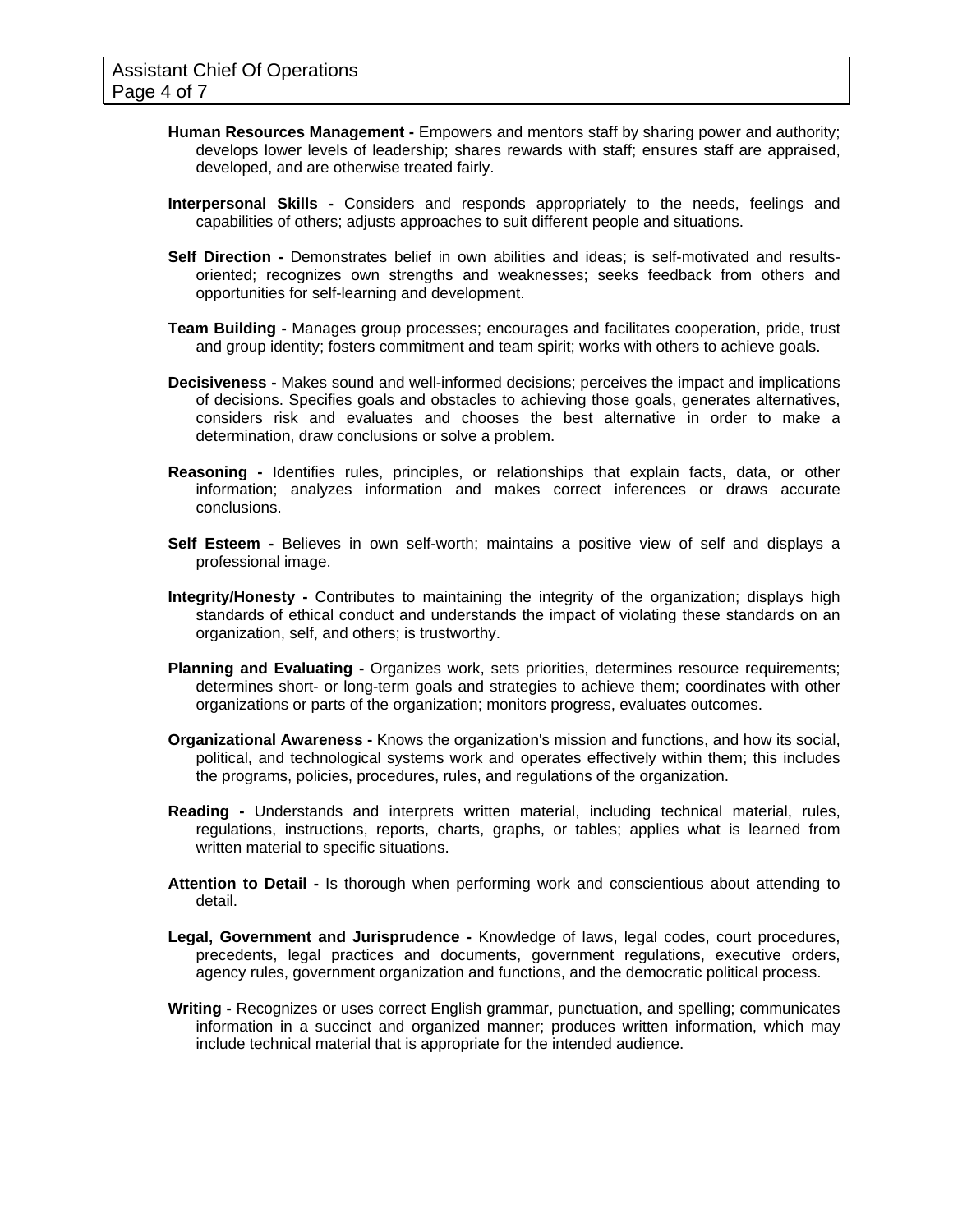- **Decision Making** Makes sound, well-informed, and objective decisions; perceives the impact and implications of decisions; commits to action, even in uncertain situations, to accomplish organizational goals; causes change.
- **Administration and Management** Knowledge of planning, coordination, and execution of business functions, resource allocation, and production.
- **Memory** Recalls information that has been presented previously.
- **Public Safety and Security** Knowledge of public safety and security; occupational health and safety; investigation and inspection; rules, regulations, precautions, and prevention techniques for protecting people, data, property.
- **Creative Thinking** Uses imagination to develop new insights into situations and applies innovative solutions to problems; designs new methods where established methods and procedures are inapplicable or are unavailable.
- **Communicating with Persons Outside Organization** Communicating with people outside the organization and representing the organization to customers, the public, government entities, and other external sources. This information can be exchanged in person, in writing, by telephone, or e-mail.
- Knowledge of FAR Part 139 sufficient to be able to manage aircraft operations to maintain compliance.
- Knowledge of airport runways, taxiways, terminal, vehicle service roads, emergency response roads (airside and landside), tunnels/baggage areas, train system and access points, gates areas, hangers, and other facilities within the airport sufficient to be able to manage operations and emergency events.
- Knowledge of airport operations sufficient to be able to direct, manage, and control field operations.
- Knowledge of aircraft types, size, seating capacity, evacuation routes, etc. sufficient to be able to manage emergency events.
- Knowledge of all airport and City of Denver emergency plans sufficient to be able to act as the airport Incident Commander for all airport emergencies.
- Knowledge of the National Incident Management Systems sufficient to be able to work with other agencies/departments during all airport emergencies.
- Knowledge of safety and security practices sufficient to be able to coordinate and provide security.
- Knowledge of public relation strategies sufficient to be able to manage public relations and facilitate information to the public through the media.
- Knowledge of the simultaneous use of several radio frequencies sufficient to be able to provide and receive information from airport, FAA, airline, and other personnel.
- Knowledge of safety practices and precautions sufficient to be able to supervise, train, and provide safety instructions to subordinates and others and to recognize and correct hazardous situations.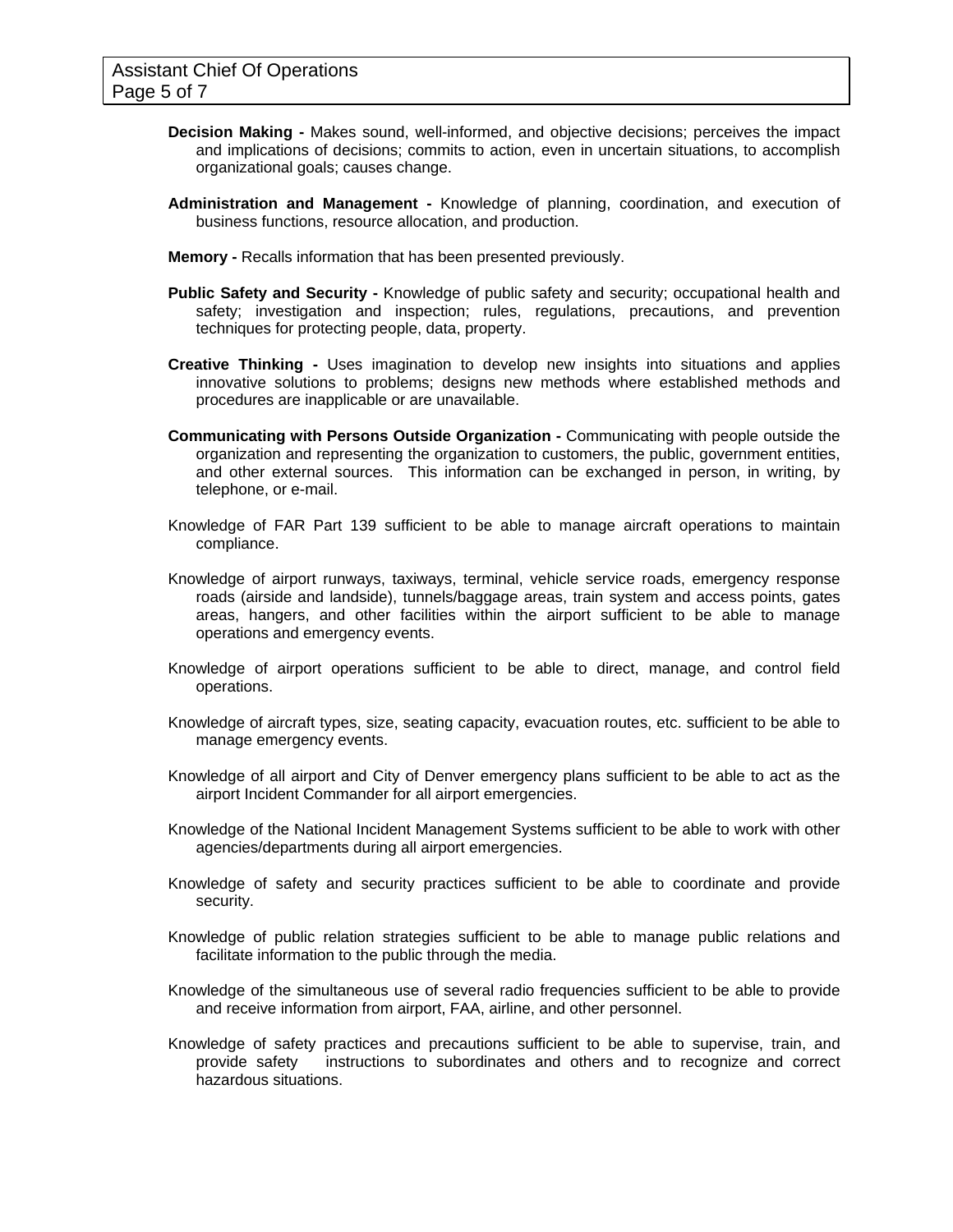- Knowledge of supervisory principles and practices sufficient to be able to perform elements of full, formal supervision.
- Knowledge of supervisory principles and practices sufficient to be able to develop an employee performance enhancement plan and determine priorities.
- Knowledge of supervisory principles and practices sufficient to be able to determine the most appropriate course of action in responding to grievances and in problem resolution/developing alternatives.
- Skill in applying existing guidelines or creating new approaches to the development and modification of work plans, methods and procedures for the work unit or function.

Skill in prioritizing and scheduling work to allow for its efficient and effective completion.

Skill in reviewing work for accuracy and completeness.

#### *Physical Demands:*

Walking: moving about on foot. Sitting: remaining in the normal seated position Lifting: raising or lowering an object from one level to another. Carrying: transporting an object, usually by hand, arm, or shoulder. Balancing: maintaining body equilibrium to prevent falling over. Stooping: bending the body by bending spine at the waist. Reaching: extending the hand(s) and arm(s) in any direction. Handling: seizing, holding, grasping, or otherwise working with hand(s). Fingering: picking, pinching, or otherwise working with fingers. Talking: expressing or exchanging ideas by means of spoken words. Talking in a composed professional manner using multiple radio frequencies during normal and emergency operations. Hearing: perceiving the nature of sounds by the ear. Eye/hand/foot coordination: performing work through using two or more. Vision Far Acuity: ability to see clearly at 20 feet or more. Vision Near Acuity: ability to see clearly at 20 inches or less. Depth Perception: ability to judge distances and space relationships. Field of Vision: ability to see peripherally. Accommodation: ability to adjust vision to bring objects into focus. Color Vision: ability to distinguish and identify different colors. Driving: operating a vehicle for long periods of time and in adverse weather conditions affecting visibility.

#### *Working Environment:*

Extreme Cold: temperature cold enough to cause marked bodily discomfort. Extreme Heat: Temperatures hot enough to cause bodily discomfort. Temperature Changes: variations in temperature from hot to cold. Noise: sufficient to cause distraction or possible hearing loss. Hazards: conditions where there is danger to life, body, and/or health. Exposed to hazards from electro/mechanical/power equipment. Handles emergency or crisis situations. Pressure due to multiple calls and inquiries. Subject to long irregular hours.